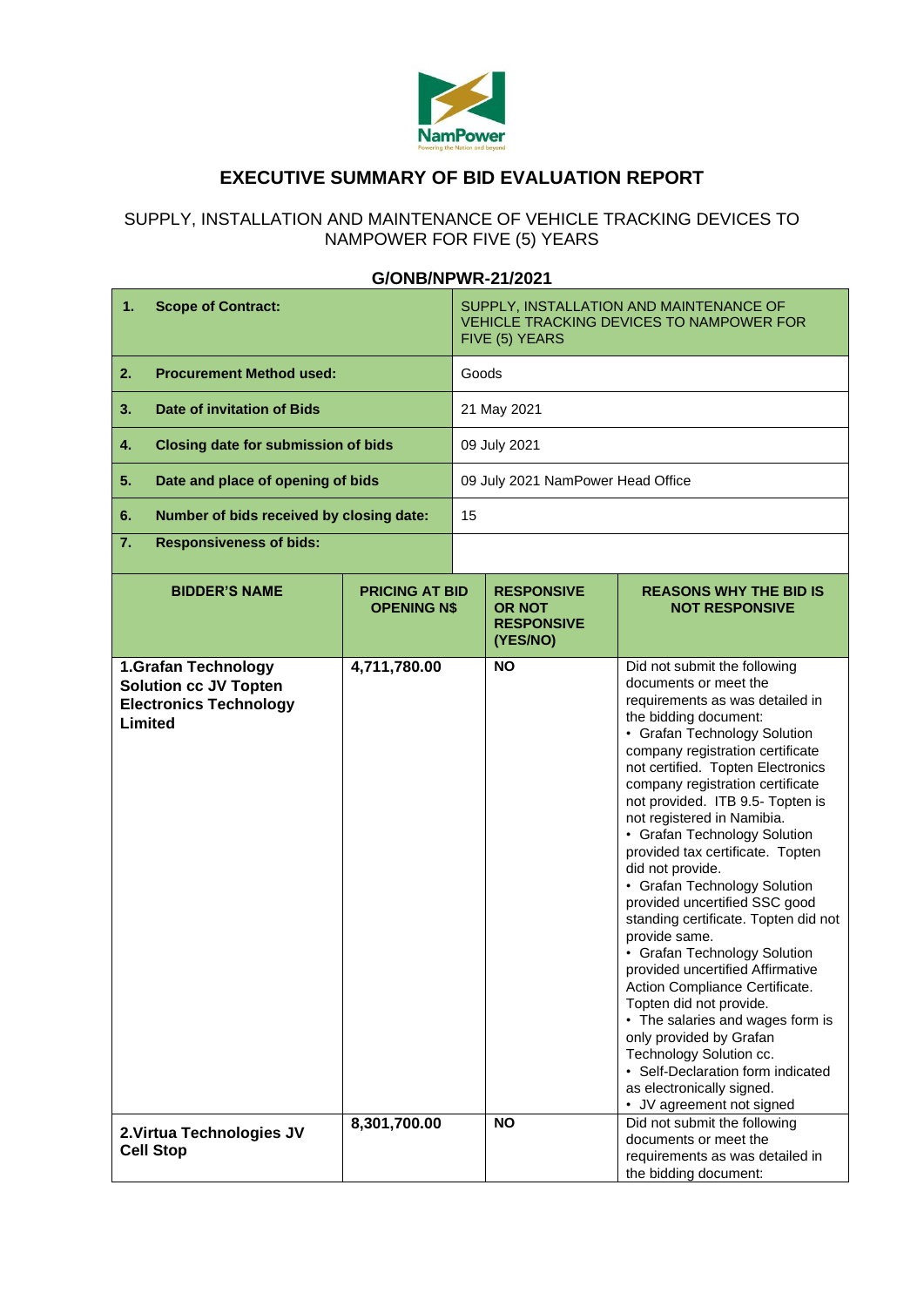

|                                                                 |                                     |            | • Tax certificate for Virtua<br>Technologies is provided.<br>CellStop Tax certificate not<br>provided.<br>• SSC certificate for Virtua                                                                                                                                                                                                                                                                               |
|-----------------------------------------------------------------|-------------------------------------|------------|----------------------------------------------------------------------------------------------------------------------------------------------------------------------------------------------------------------------------------------------------------------------------------------------------------------------------------------------------------------------------------------------------------------------|
|                                                                 |                                     |            | Technologies is provided.<br>CellStop SSC certificate not<br>provided.                                                                                                                                                                                                                                                                                                                                               |
|                                                                 |                                     |            | • Affirmative Action Compliance<br>Certificate for Virtua Technologies<br>is provided. Same for CellStop                                                                                                                                                                                                                                                                                                             |
|                                                                 |                                     |            | not provided.<br>•Written undertaking provided by<br>Virtua Technologies and for<br>CellStop not provided.                                                                                                                                                                                                                                                                                                           |
| 3. KICT (PTY) LTD                                               | 5,566,562.12                        | <b>YES</b> |                                                                                                                                                                                                                                                                                                                                                                                                                      |
| 4. Ultimate Investment cc JV<br><b>Nyiru Central Investment</b> | <b>Total price not</b><br>indicated | <b>NO</b>  | Did not submit the following<br>documents or meet the<br>requirements as was detailed in<br>the bidding document:<br>• Nyiru Central Investment SSC<br>good standing certificate expired<br>on 7 July 2021 while the bid<br>closed on 9 <sup>th</sup> July 2021.<br>• No joint venture agreement<br>submitted.<br>• Price schedule completed but<br>not signed.<br>• Bid submission form signed but<br>not completed |
| 5.Omalaeti Technologies                                         | 7,156,830.55                        | <b>NO</b>  | Did not submit the following<br>documents or meet the<br>requirements as was detailed in<br>the bidding document:<br>• Price schedule completed but<br>not signed.<br>• Bid submission form is not<br>provided.                                                                                                                                                                                                      |
| <b>6.Skyline Vehicle System</b>                                 | 9,778,450.00                        | <b>NO</b>  | Did not pass technical evaluation<br>due to:<br>• Inability to generate the driver's<br>pin automatically.<br>• Bidder did not have the scanning<br>mechanism to enter driver's and<br>vehicle information on the system.                                                                                                                                                                                            |
| <b>7. Frotcom Trading</b><br><b>Enterprises cc</b>              | 2,626,497.41                        | <b>NO</b>  | Did not submit the following<br>documents or meet the<br>requirements as was detailed in<br>the bidding document:<br>• Company registration certificate<br>copy provided but not certified.<br>• SSC good standing certificate<br>expired on 7 <sup>th</sup> July 2021 while the<br>bid closed on 9th July 2021                                                                                                      |
| 8. Cartrack Namibia Pty Ltd                                     | 374,800.40                          | <b>NO</b>  | Did not submit the following<br>documents or meet the<br>requirements as was detailed in<br>the bidding document:                                                                                                                                                                                                                                                                                                    |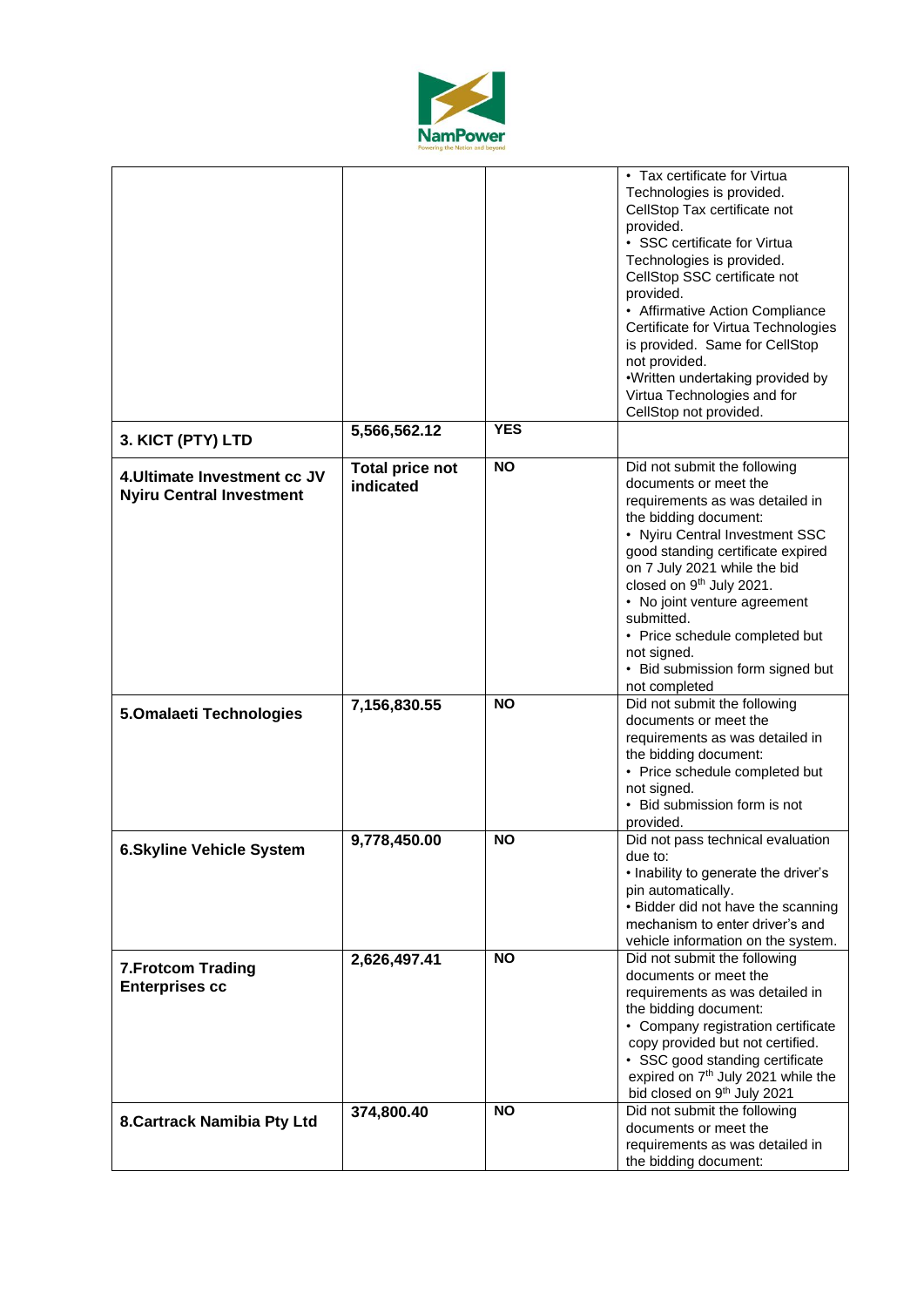

| 9.PC Centre Pty Ltd                                   | 8,373,700.00 | <b>NO</b> | • Company registration certificate<br>copy provided but not certified.<br>• SSC certificate expired on 26th<br>April 2021, bid closed on 9th<br>July 2021.<br>• Affirmation action compliance<br>certificate not provided.<br>Did not pass technical evaluation<br>due to:<br>• Inability to generate the driver's |  |  |
|-------------------------------------------------------|--------------|-----------|--------------------------------------------------------------------------------------------------------------------------------------------------------------------------------------------------------------------------------------------------------------------------------------------------------------------|--|--|
|                                                       |              |           | pin automatically.<br>• Bidder did not have the scanning<br>mechanism to enter driver's and<br>vehicle information on the system.                                                                                                                                                                                  |  |  |
| 10. Riqueza Digital Era<br><b>Consultants Pty Ltd</b> | 5,444,100.00 | <b>NO</b> | Did not submit the following<br>documents or meet the<br>requirements as was detailed in<br>the bidding document:<br>• SSC Certificate expired on 2nd<br>July 2021, bid closed on 9th July<br>2021                                                                                                                 |  |  |
| 11. Ema Marquez T. Services<br>CC                     | 4,575,216.00 | <b>NO</b> | Did not pass technical evaluation<br>due to:<br>• Inability to generate the driver's<br>pin automatically.<br>• Bidder did not have the scanning<br>mechanism to enter driver's and<br>vehicle information on the system.                                                                                          |  |  |
| 12. Deekyle Investment cc                             | 1,291,680.00 | <b>NO</b> | Did not submit the following<br>documents or meet the<br>requirements as was detailed in<br>the bidding document:<br>• SSC certificate expired on 4th<br>July 2021, bid closed on 9th July<br>2021.<br>• Price schedule completed but<br>not signed                                                                |  |  |
| 13. Namropes Investment cc                            | 25,657.50    | <b>NO</b> | Did not pass technical evaluation<br>due to:<br>• Inability to generate the driver's<br>pin automatically.<br>• Bidder did not have the scanning<br>mechanism to enter driver's and<br>vehicle information on the system.                                                                                          |  |  |
| <b>14. Tekmak Investment</b>                          | 730,830.00   | <b>NO</b> | Did not pass technical evaluation<br>due to:<br>• Inability to generate the driver's<br>pin automatically.<br>• Bidder did not have the scanning<br>mechanism to enter driver's and<br>vehicle information on the system.                                                                                          |  |  |
| <b>15. Nambat and Logitech</b>                        | 1,488,905.00 | <b>NO</b> | Did not pass technical evaluation<br>due to:<br>• Inability to generate the driver's<br>pin automatically.<br>• Bidder did not have the scanning<br>mechanism to enter driver's and<br>vehicle information on the system.                                                                                          |  |  |